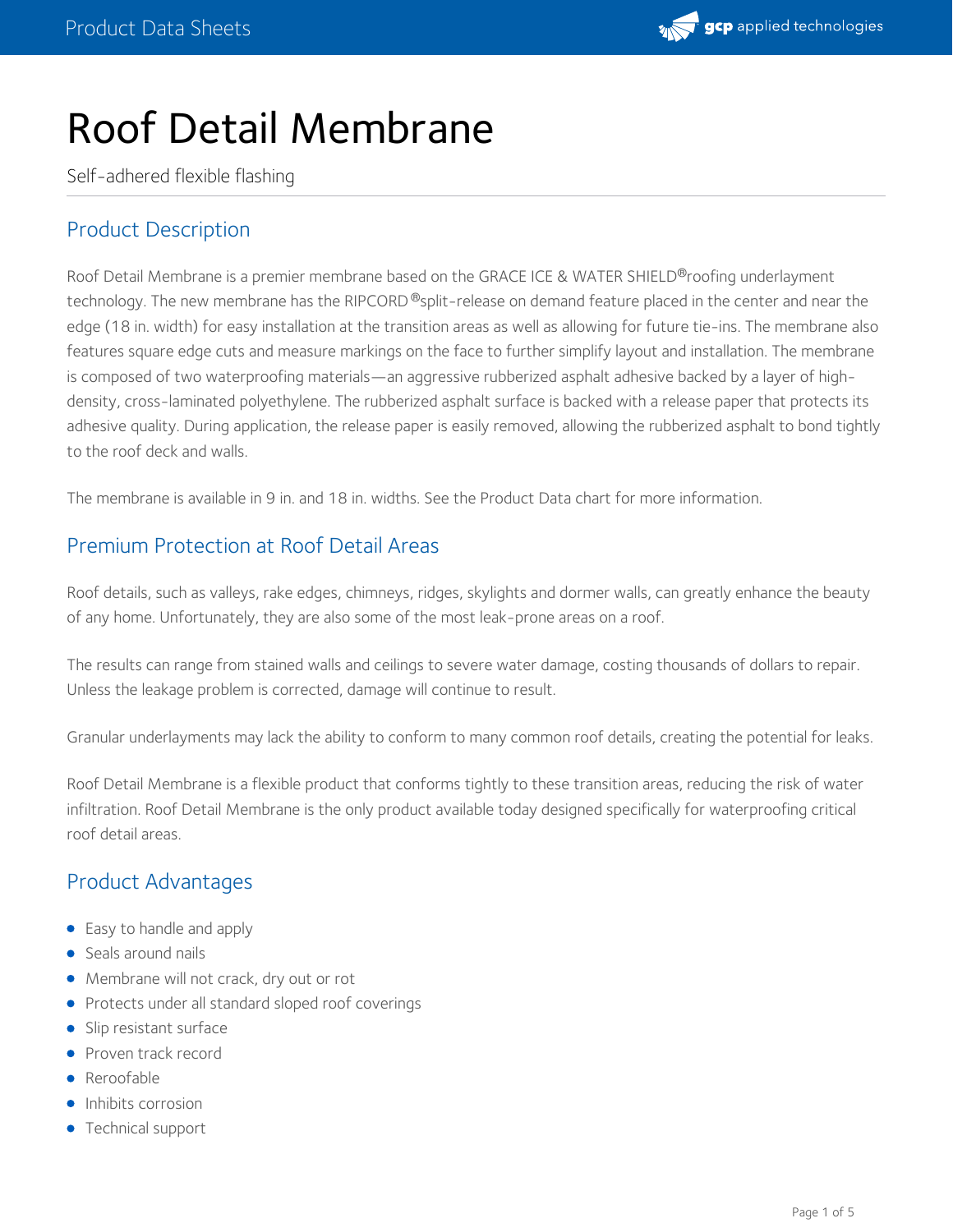

## Guidelines for Use

Roof Detail Membrane is used as a flashing to provide resistance against water infiltration at trouble-prone roof detail areas such as valleys, drip edges, rake edges, chimneys, ridges, skylights, dormer walls and roof-to-wall transitions. Local building codes should be consulted for specific requirements.

## Features & Benefits

- Easy to handle and apply—The self-adhesive membrane bonds firmly to the substrate without heat or special adhesives. Water cannot seep under the membrane. Watertight seams are easily formed. RIPCORD® split-release on demand is a unique, patented feature that makes Roof Detail Membrane easy to apply by giving the applicator a split release on demand. The split release makes positioning in detail areas easy by minimizing the amount of adhesive exposed during installation. Both the 9 in. and 18 in. rolls contain RIPCORD  $^\circ$  split-release on demand placed at the center and near the edges to simplify application of the membrane at angled transitions, allowing the applicator to select the amount of adhesive to be exposed during installation.
- Seals around nails—The rubberized asphalt layer in Roof Detail Membrane seals around roofing nails, resisting leakage caused by water back-up behind ice dams, or from wind-driven rain.
- Membrane will not crack, dry out or rot—Roof Detail Membrane resists attacks from fungus and bacteria; maintains its integrity for long lasting protection.
- Protects under all standard sloped roof coverings— Roof Detail Membrane protects under slate, tile, cedar shakes or metal, as well as under conventional asphalt shingles.
- Slip resistant surface—Roof Detail Membrane has a slip resistant embossed surface to maximize traction and safety for applicators.
- **Proven track record—Roof Detail Membrane is based on GRACE ICE & WATER SHIELD® underlayment, the name** brand in roofing underlayments with over 30 years of protecting roofs from ice dams and wind-driven rain.
- Reroofable—Unlike some granular-surfaced membranes, Roof Detail Membrane will not adhere to the underside of the exposed roof covering. Roof Detail Membrane can be applied over the old underlayment (except over GCP granular underlayment) in retrofit applications, making reroofing easier, less costly—since there is no need for removing the existing underlayment—more durable and environmentally friendly—as the substrate remains intact, avoiding the need to purchase additional wood substrate.
- Inhibits corrosion—Roof Detail Membrane isolates metal roof components from new corrosive wood preservatives.
- Technical support—Roof Detail Membrane is backed by a team of technical support personnel that help ensure every application goes smoothly.

## Installation Procedure

#### Surface Preparation

Install Roof Detail Membrane directly on a clean, dry, continuous structural substrate. Some suitable substrates are plywood, wood composition, metal, concrete or gypsum sheathing. For all other substrates, contact your GCP Applied Technologies representative. Remove dust, dirt, loose nails and old roofing materials. Protrusions from the substrate area must be removed. Substrates shall have no damaged or unsupported areas, or voids. Repair substrate before installing the membrane.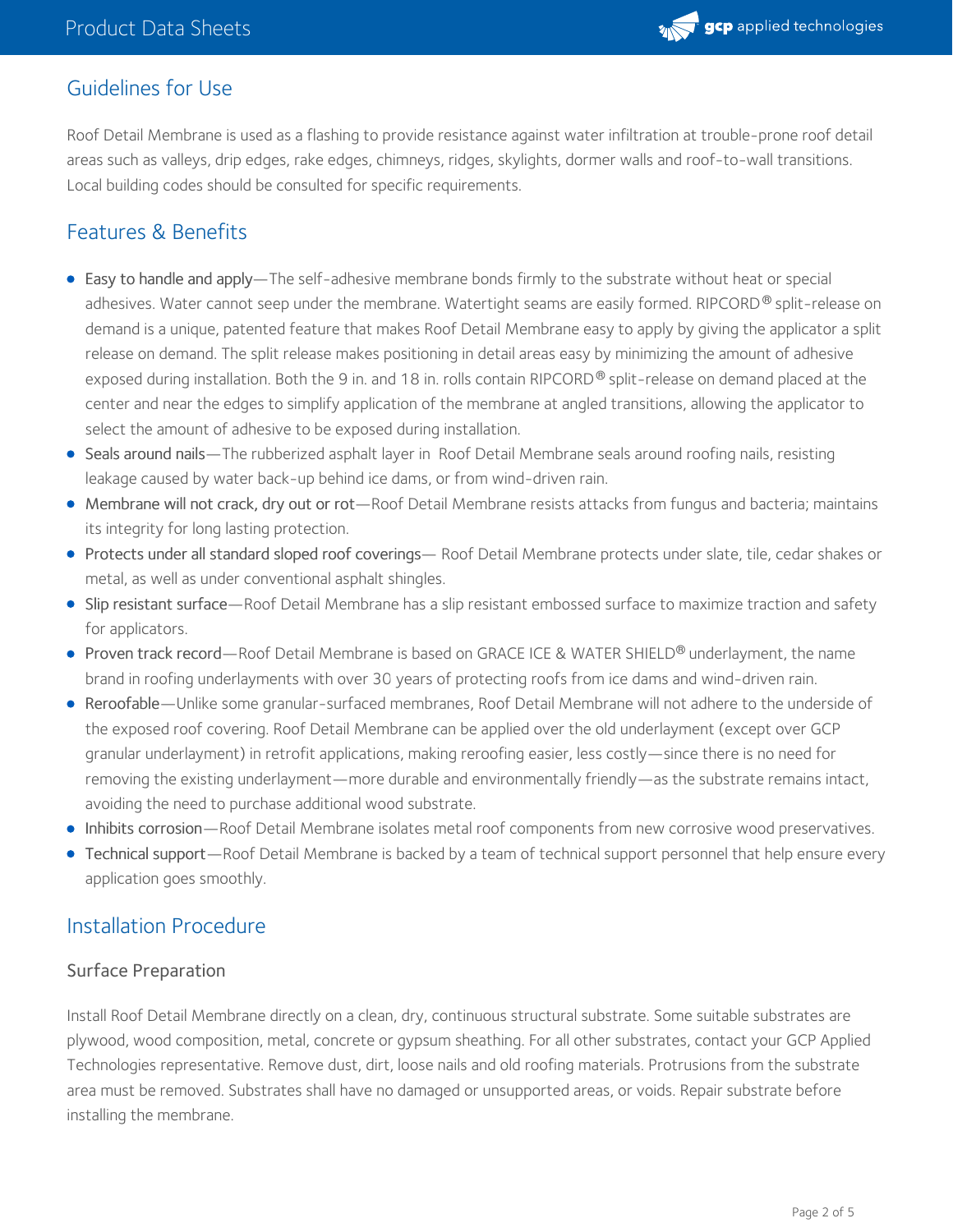

#### Priming

Prime concrete, masonry, DENSGLASS GOLD®and DENSDECK®surfaces with PERM-A-BARRIER®WB Primer. Prime wood composition and gypsum sheathing with PERM-A-BARRIER ®WB Primer if adhesion is found to be marginal (refer to Technical Letter 12, Use on Oriented Strand Board (OSB) Roof [Sheathing\)](https://ca.gcpat.com/en/advantages/products/grace-ice-water-shield-roofing-underlayment/use-oriented-strand-board-osb-roof). Apply PERM-A-BARRIER®WB Primer at a rate of 250–350 ft2/gal (6–8 m2/L). Priming is not required for other suitable surfaces provided that they are clean and dry.

#### Roof Detail Membrane Installation with RIPCORD  $^\circledR$  Split Release Feature

Apply Roof Detail Membrane only in fair weather when the air, substrate and membrane are at temperatures of 40°F (5°C) or higher. Apply roof and wall covering at membrane temperatures of 40°F (5°C) Roof Detail Membrane Use Roof Detail Membrane on all critical areas or higher.

- **1.** Cut membrane to length.
- **2.** Locate and pull RIPCORD<sup>®</sup> line, splitting release liner. Place membrane in position.
- **3.** Remove half of the release liner, exposing part of the membrane.
- Press the exposed portion of the membrane into place with heavy hand pressure, smoothing outward toward the edge. **4.**
- **5.** Remove remaining portion of the release liner and press remaining membrane into place, using the same procedure. The remaining portion of release liner may be left in place to allow for future tie-ins. Refer to the GRACE ICE & WATER SHIELD® roofing underlayment Contractor's Guide for specific detail drawings.

Consistent with good roofing practice, install the membrane such that all laps shed water. Always work from the low point to the high point of the roof.

#### Precaution & Limitations

- **Slippery when wet or covered by frost.**
- Consistent with good roofing practice, always wear fall protection when working on a roof deck.
- Release liners are slippery. Remove from work area immediately after membrane application.
- Do not leave permanently exposed to sunlight. Cover within 30 days.
- Do not fold over the roof edge unless the edge is protected by a drip edge, gutter or other flashing material.
- Do not install on chamfered edges of wood plank.
- When lapping over granular, allow for 6 in. overlap and apply bead of roofing mastic along the edge of the Roof Detail Membrane.
- Repair holes, fishmouths, tears and damage with a round patch of membrane, extending past the damaged area 6 in. (150 mm) in all directions. Seals around nails or fasteners. Fully adheres to decks, resisting leaks from wind-driven rain or water backup due to ice dams. Roof shingles Roof Detail Membrane Rubberized asphalt seals around nail Total adhesion to wood deck If fasteners are removed leaving holes in the membrane, it must be patched. The membrane may not self-seal open fastener penetrations.
- Do not install fasteners through the membrane over unsupported membrane areas of the structural deck, such as over the joints between adjacent structural panels.
- Due to its slight asphaltic odor, do not apply where membrane is exposed to interior living spaces. Refer to product literature for more complete information.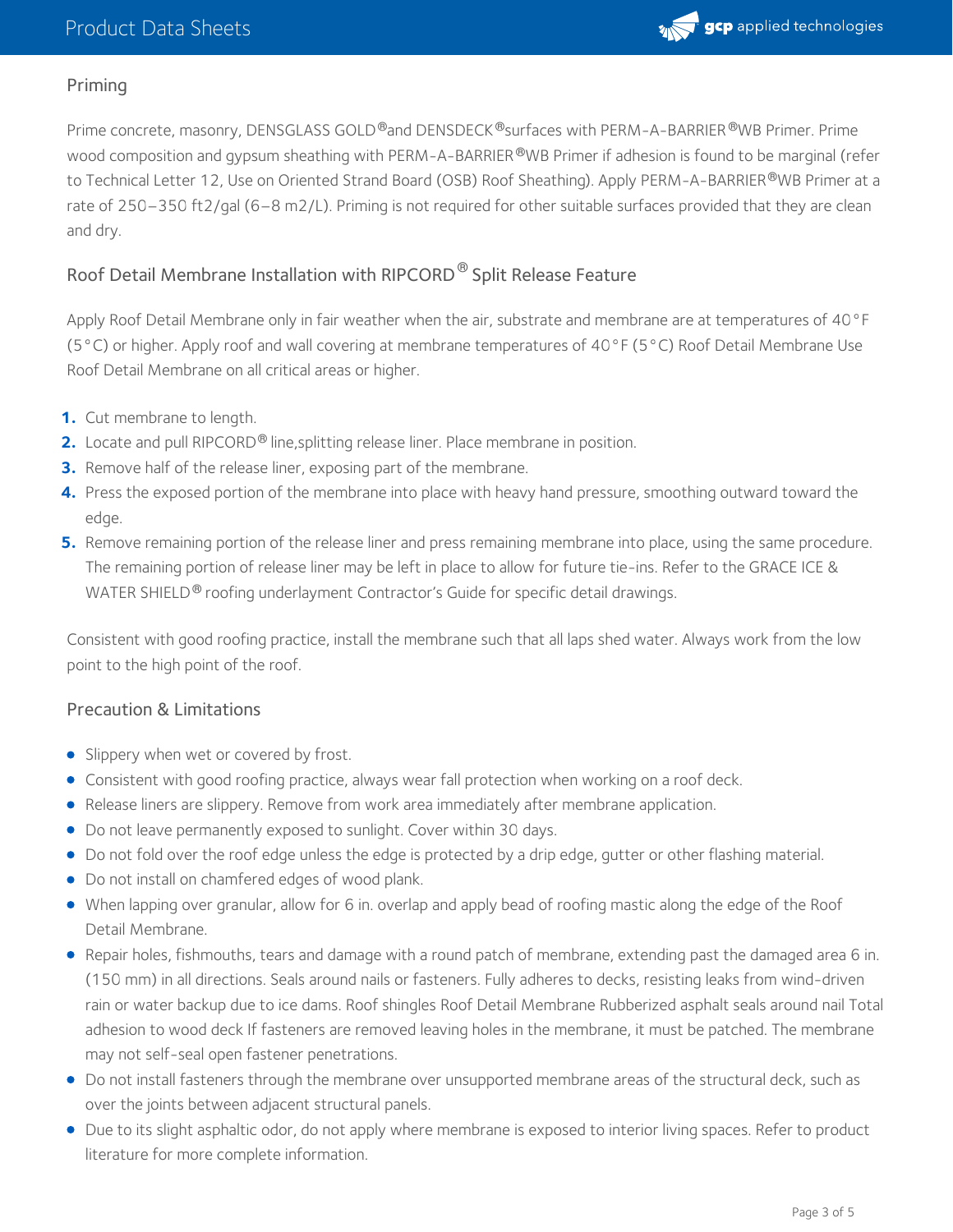

- Not compatible with EPDM or TPO; use GRACE ULTRA™ roofing underlayment for tie-ins (refer to Technical Letter 5, Chemical Compatibility).
- Not compatible with polysulfides, uncured neoprene, wood substrates with high concentrations of resin (pitch), or flexible PVC. Roof Detail Membrane is generally compatible with window and skylight flanges; for more information, refer to Technical Letter 5.
- Do not use in the desert southwest U.S.
- $\bullet$  Do not use under copper, COR-TEN® or zinc metal roofs in high altitudes.
- A minimum of 36 in. is recommended at the eaves, where ice dams may form. GCP Applied Technologies recommends GRACE ICE & WATER SHIELD® roofing underlayment for this application. Roof Detail Membrane may be used in conjunction with a self-adhered underlayment to extend ice dam protection at the eaves.

| <b>PRODUCT DATA</b> | 18 IN. WIDTH                             | 9 IN. WIDTH                                         |
|---------------------|------------------------------------------|-----------------------------------------------------|
| Roll length         | 50 ft (15.2 m)                           | 50 ft (15.2 m)                                      |
| Roll width          | 18 in. (457 mm)                          | 9 in. (229 mm)                                      |
| Roll size           | 75 ft <sup>2</sup> (7.0 m <sup>2</sup> ) | 37.5 ft <sup>2</sup> (3.5 m <sup>2</sup> )          |
| Ripcord             | One at center (9 in. from edge)          | One at center (4.5 in. from edge)                   |
|                     | Two near edge (4.5 in. from edge)        |                                                     |
| Packaging           | Corrugated carton                        | Six individually labeled rolls in corrugated carton |
| Roll weight         | 19 lbs (8.6 kg)                          | $9.5$ lbs $(4.3 \text{ kg})$                        |
| Rolls per carton    | One $(1)$                                | Six(6)                                              |
|                     |                                          |                                                     |

## Code Compliance

Roof Detail Membrane meets the following standards:

- Underwriters Laboratories Inc. Class A fire classification under fiber-glass shingles and Class C under organic felt shingles (per ASTM E108/UL 790)
- International Conference of Building Officials (ICBO-ES) Report No. 3997
- **Southern Building Code Congress International (SBCCI PST & ESI) Report No. 94133C**
- Building Officials and Code Administrators (BOCA-ES) Evaluation Report No. 94-33
- $\bullet$  Miami-Dade County NOA 09-0107.08.
- City of Los Angeles RR 25330

## Performance Properties

| <b>PROPERTY</b>            | <b>VALUE</b>                      | <b>TEST METHOD</b>         |
|----------------------------|-----------------------------------|----------------------------|
| Color                      | Gray-black                        |                            |
| Thickness, membrane        | 40 mil (1.02 mm)                  | ASTM D3767 method A        |
| Tensile strength, membrane | 250 psi (1720 kN/m <sup>2</sup> ) | ASTM D412 (Die C modified) |